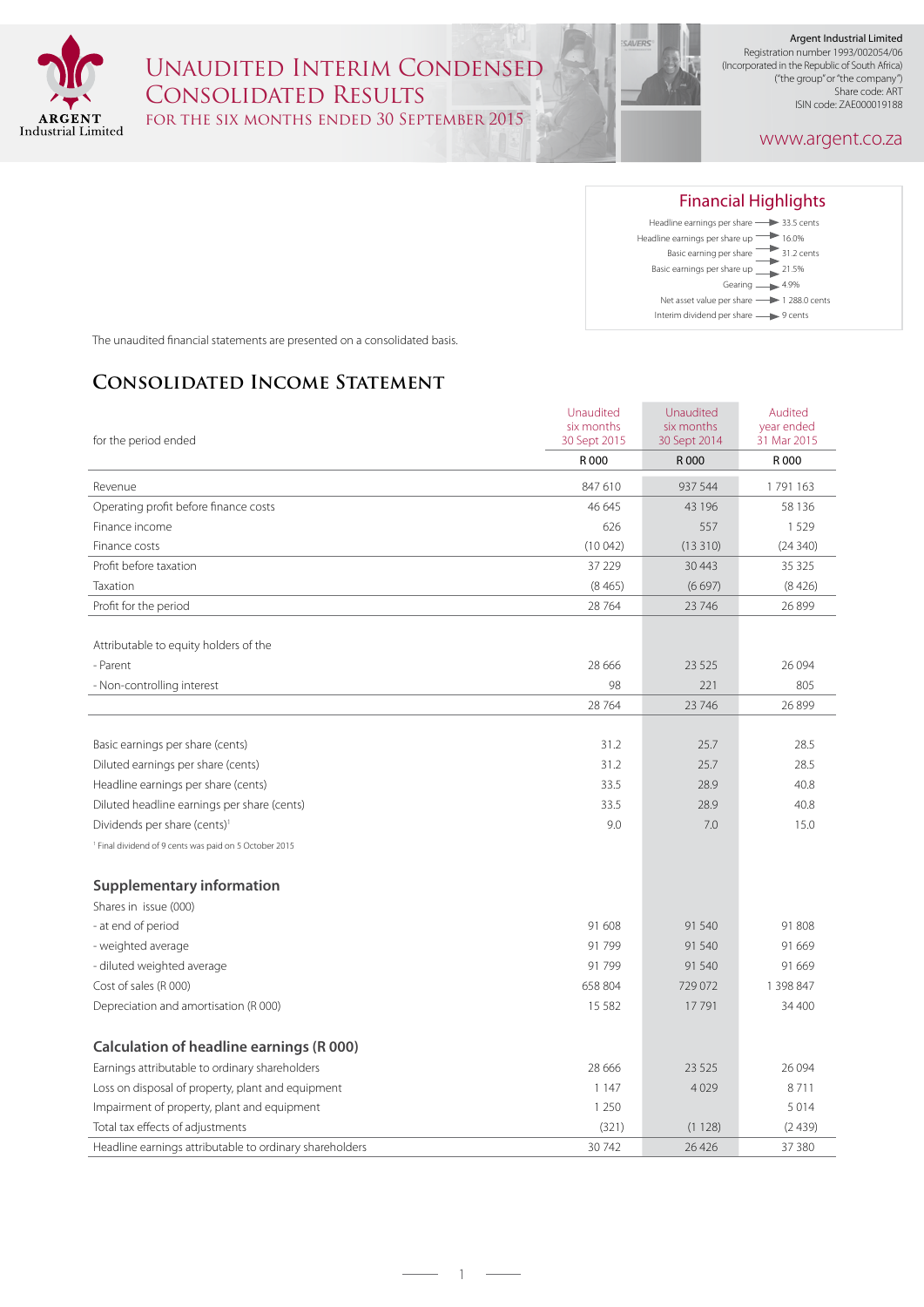

### **Consolidated Statement of Other Comprehensive Income**

| for the period ended                                                                                        | Unaudited<br>six months<br>30 Sept 2015 | Unaudited<br>six months<br>30 Sept 2014 | Audited<br>year ended<br>31 Mar 2015 |
|-------------------------------------------------------------------------------------------------------------|-----------------------------------------|-----------------------------------------|--------------------------------------|
|                                                                                                             | R 000                                   | R 000                                   | R 000                                |
| Profit for the period                                                                                       | 28764                                   | 23 746                                  | 26899                                |
| Other comprehensive income for the period<br>Items that may be reclassified subsequently to profit and loss |                                         |                                         |                                      |
| Exchange differences on translating foreign operations                                                      | 1918                                    | 398                                     | 1 1 8 2                              |
| Items that will not be reclassified subsequently to profit and loss                                         |                                         |                                         |                                      |
| Revaluation of land and buildings                                                                           |                                         |                                         | (2961)                               |
| Tax effect of above transactions                                                                            |                                         |                                         | 534                                  |
| Total comprehensive income for the period                                                                   | 30 682                                  | 24 144                                  | 25 654                               |
|                                                                                                             |                                         |                                         |                                      |
| Attributable to equity holders of the                                                                       |                                         |                                         |                                      |
| - Parent                                                                                                    | 30 5 84                                 | 23 9 23                                 | 24 8 49                              |
| - Non-controlling interest                                                                                  | 98                                      | 221                                     | 805                                  |
|                                                                                                             | 30 682                                  | 24 144                                  | 25 6 5 4                             |

### **Consolidated Statement of Financial Position**

|                                                | Unaudited<br>six months | Unaudited<br>six months | Audited<br>year ended |
|------------------------------------------------|-------------------------|-------------------------|-----------------------|
| for the period ended                           | 30 Sept 2015            | 30 Sept 2014            | 31 Mar 2015           |
|                                                | R 000                   | R 000                   | R 000                 |
| <b>ASSETS</b>                                  |                         |                         |                       |
| Property, plant and equipment                  | 637 267                 | 711 548                 | 641 355               |
| Intangible assets                              | 172 866                 | 172 866                 | 172 866               |
|                                                | 15 24 2                 | 14034                   | 14621                 |
| Long-term loan<br>Deferred taxation            |                         |                         | 8082                  |
| <b>Non-current assets</b>                      | 825 375                 | 898 448                 | 836 924               |
|                                                |                         |                         |                       |
| Inventories                                    | 481 148                 | 466 701                 | 489741                |
| Trade and other receivables                    | 276.565                 | 353723                  | 311 965               |
| Taxation                                       | 448                     | 1472                    | 596                   |
| Bank balance and cash                          | 340                     | 329                     | 196                   |
| <b>Current assets</b>                          | 758 501                 | 822 225                 | 802 498               |
|                                                |                         |                         |                       |
| Non-current assets held for sale               | 4750                    | 4911                    | 41 347                |
| <b>Total assets</b>                            | 1588626                 | 1725 584                | 1680769               |
|                                                |                         |                         |                       |
| <b>EQUITY AND LIABILITIES</b>                  |                         |                         |                       |
| <b>Capital and reserves</b>                    |                         |                         |                       |
| Stated capital                                 | 451717                  | 451744                  | 452 597               |
| Reserves                                       | 31 637                  | 31 040                  | 29 705                |
| Retained earnings                              | 696 513                 | 679 139                 | 667847                |
| Attributable to owners of the parent           | 1 179 867               | 1 1 6 1 9 2 3           | 1 150 149             |
| Non-controlling interest                       | 10672                   | 9990                    | 10574                 |
| <b>Total shareholders' funds</b>               | 1 190 539               | 1 171 913               | 1 160 723             |
|                                                |                         |                         |                       |
| Interest-bearing borrowings                    | 11828                   | 69932                   | 33 147                |
| Deferred tax                                   | 52767                   | 50 607                  | 55 127                |
| <b>Non-current liabilities</b>                 | 64 5 95                 | 120 539                 | 88 274                |
|                                                |                         |                         |                       |
| Trade and other payables                       | 199625                  | 276 573                 | 250 574               |
| Bank overdraft                                 | 87 279                  | 115 764                 | 135 130               |
| Current portion of interest-bearing borrowings | 46 5 88                 | 40 7 95                 | 46 068                |
| <b>Current liabilities</b>                     | 333 492                 | 433 132                 | 431772                |
| <b>Total equity and liabilities</b>            | 1588626                 | 1725 584                | 1680769               |
|                                                |                         |                         |                       |
| Net asset value per share (cents)              | 1 2 8 8 .0              | 1 2 6 9 . 3             | 1 2 5 2.8             |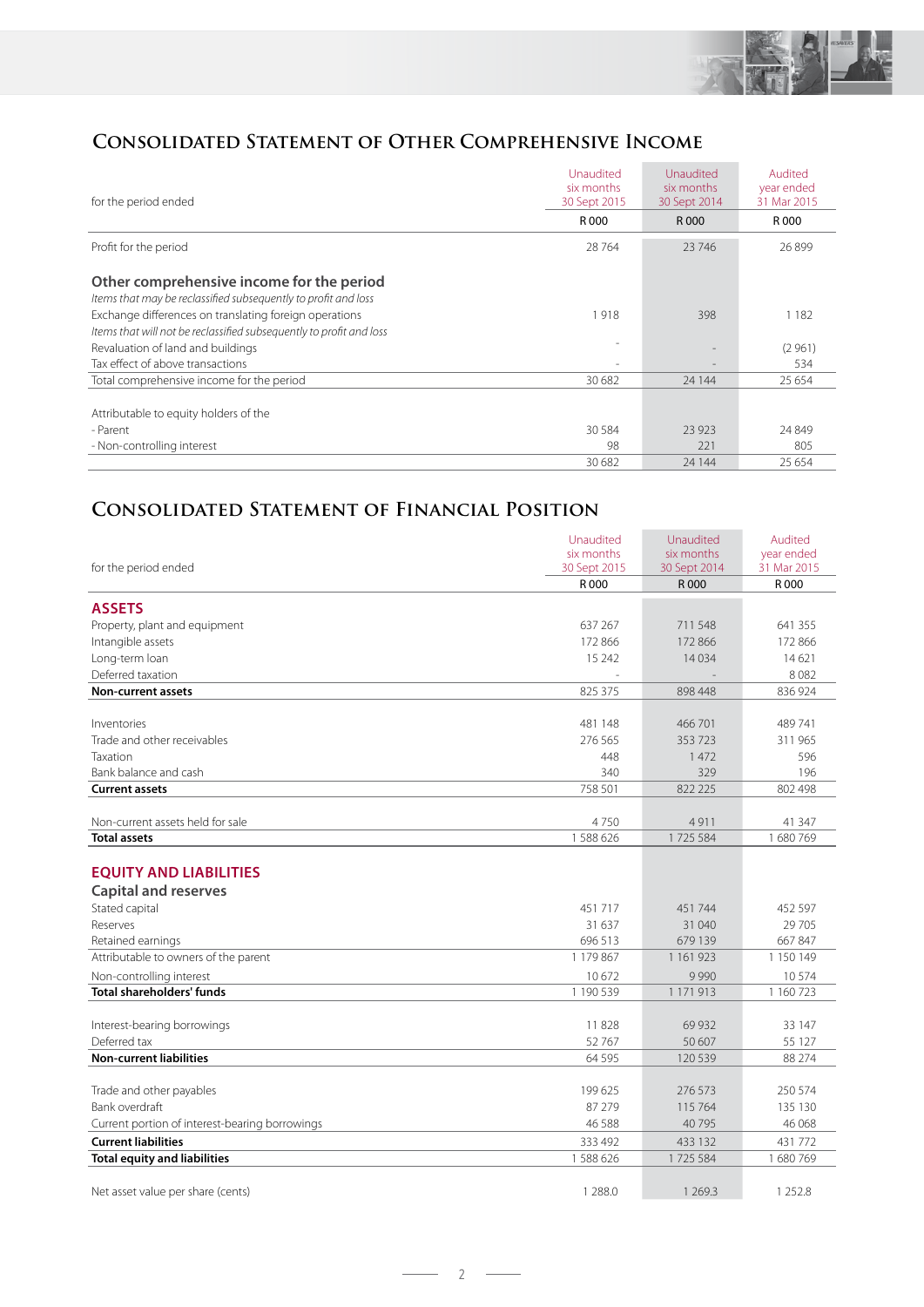

## **Condensed Consolidated Statement of Cash Flows**

| for the period ended                             | Unaudited<br>six months<br>30 Sept 2015 | Unaudited<br>six months<br>30 Sept 2014 | Audited<br>year ended<br>31 Mar 2015 |
|--------------------------------------------------|-----------------------------------------|-----------------------------------------|--------------------------------------|
|                                                  | R 000                                   | R 000                                   | R 000                                |
| Cash generated from operations                   | 57475                                   | 94 3 68                                 | 128 699                              |
| Finance income                                   | 626                                     | 557                                     | 1529                                 |
| Finance costs                                    | (10042)                                 | (13310)                                 | (24340)                              |
| Dividends paid                                   |                                         | 292                                     | (13576)                              |
| Normal taxation paid                             | (2398)                                  | (3633)                                  | (7514)                               |
| Cash flows from operating activities             | 45 661                                  | 78 274                                  | 84798                                |
| Cash flows from investing activities             | 24 0 12                                 | (3522)                                  | 1 1 1 4                              |
| Cash flows from financing activities             | (21679)                                 | (28052)                                 | (58711)                              |
| Net increase in cash and cash equivalents        | 47 994                                  | 46 700                                  | 27 201                               |
| Cash and cash equivalents at beginning of period | (134934)                                | (162135)                                | (162135)                             |
| Cash and cash equivalents at end of period       | (86940)                                 | (115435)                                | (134934)                             |

# **Consolidated Statement of Changes in Equity**

| attributable<br>Employee<br>Foreign<br>Non-<br>share<br>currency<br>to owners<br>of the<br>controlling<br>incentive<br>Revaluation<br>translation<br>for the period ended<br>Stated<br>Retained<br>Treasury<br>30 September 2015<br>Capital<br>shares<br>interest<br>earnings<br>reserve<br>reserve<br>reserve<br>parent<br>R 000<br>R 000<br>R 000<br>R 000<br>R 000<br>R 000<br>R 000<br>R 000<br><b>Balance at</b><br>30 September 2014 -<br>unaudited<br>545 643<br>(93899)<br>532<br>39 4 48<br>(8940)<br>679 139<br>1 1 6 1 9 2 3<br>9990<br>1 171 913<br>853<br>853<br>Net treasury movements<br>Share-based payments<br>314<br>314<br>Transfer of reserve to retained<br>(6)<br>6<br>earnings<br>Total comprehensive income for<br>(2427)<br>927<br>584<br>784<br>2570<br>the period |               |
|----------------------------------------------------------------------------------------------------------------------------------------------------------------------------------------------------------------------------------------------------------------------------------------------------------------------------------------------------------------------------------------------------------------------------------------------------------------------------------------------------------------------------------------------------------------------------------------------------------------------------------------------------------------------------------------------------------------------------------------------------------------------------------------------|---------------|
|                                                                                                                                                                                                                                                                                                                                                                                                                                                                                                                                                                                                                                                                                                                                                                                              |               |
|                                                                                                                                                                                                                                                                                                                                                                                                                                                                                                                                                                                                                                                                                                                                                                                              | Total         |
|                                                                                                                                                                                                                                                                                                                                                                                                                                                                                                                                                                                                                                                                                                                                                                                              | shareholders' |
|                                                                                                                                                                                                                                                                                                                                                                                                                                                                                                                                                                                                                                                                                                                                                                                              | funds         |
|                                                                                                                                                                                                                                                                                                                                                                                                                                                                                                                                                                                                                                                                                                                                                                                              | R 000         |
|                                                                                                                                                                                                                                                                                                                                                                                                                                                                                                                                                                                                                                                                                                                                                                                              |               |
|                                                                                                                                                                                                                                                                                                                                                                                                                                                                                                                                                                                                                                                                                                                                                                                              |               |
|                                                                                                                                                                                                                                                                                                                                                                                                                                                                                                                                                                                                                                                                                                                                                                                              | 853           |
|                                                                                                                                                                                                                                                                                                                                                                                                                                                                                                                                                                                                                                                                                                                                                                                              | 314           |
|                                                                                                                                                                                                                                                                                                                                                                                                                                                                                                                                                                                                                                                                                                                                                                                              |               |
|                                                                                                                                                                                                                                                                                                                                                                                                                                                                                                                                                                                                                                                                                                                                                                                              | 1511          |
| <b>Dividends</b><br>(14474)<br>(14474)<br>$\qquad \qquad$<br>$\overline{\phantom{a}}$                                                                                                                                                                                                                                                                                                                                                                                                                                                                                                                                                                                                                                                                                                        | (14474)       |
| Less dividend on treasury shares<br>606<br>606                                                                                                                                                                                                                                                                                                                                                                                                                                                                                                                                                                                                                                                                                                                                               | 606           |
|                                                                                                                                                                                                                                                                                                                                                                                                                                                                                                                                                                                                                                                                                                                                                                                              |               |
| <b>Balance</b> at                                                                                                                                                                                                                                                                                                                                                                                                                                                                                                                                                                                                                                                                                                                                                                            |               |
| 31 March 2015<br>37 0 21<br>545 643<br>(93046)<br>840<br>(8156)<br>667847<br>1 150 149<br>10574                                                                                                                                                                                                                                                                                                                                                                                                                                                                                                                                                                                                                                                                                              | 1 160 723     |
| Share-based payments<br>14<br>14                                                                                                                                                                                                                                                                                                                                                                                                                                                                                                                                                                                                                                                                                                                                                             | 14            |
| Share buy back<br>(880)<br>(880)                                                                                                                                                                                                                                                                                                                                                                                                                                                                                                                                                                                                                                                                                                                                                             | (880)         |
| Total comprehensive income for<br>1918<br>28 6 6 6<br>30 5 84<br>98<br>the period                                                                                                                                                                                                                                                                                                                                                                                                                                                                                                                                                                                                                                                                                                            | 30 682        |
| <b>Balance at</b><br>30 September 2015<br>37021<br>544 763<br>(93046)<br>854<br>(6238)<br>696 513<br>1 179 867<br>10672                                                                                                                                                                                                                                                                                                                                                                                                                                                                                                                                                                                                                                                                      | 1 190 539     |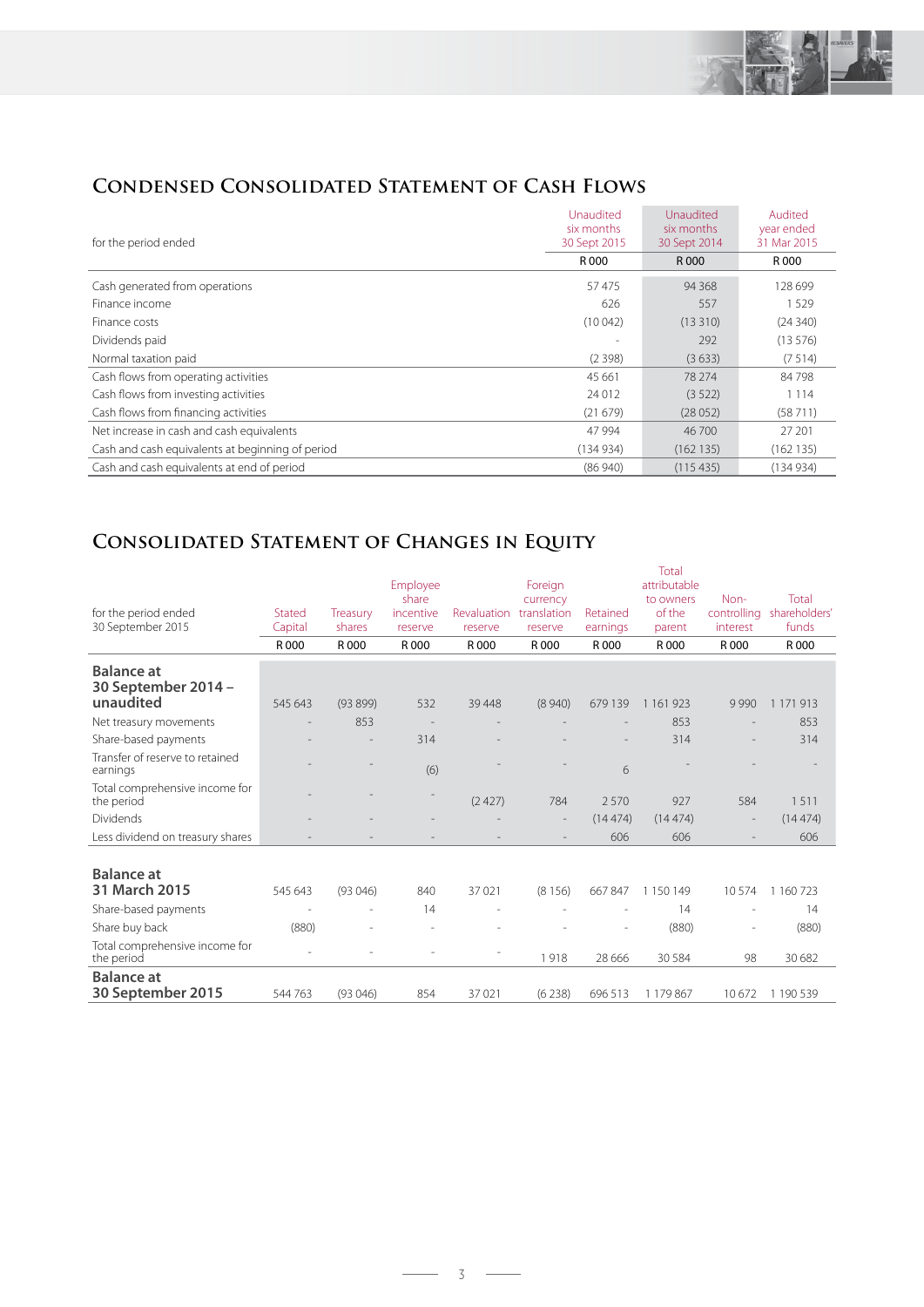

## **Segmental Review**

|                                                                                                                                                                              | Manufacturing | <b>Steel Trading</b> | Automotive | <b>Watch List</b> | Properties     | Consolidated |
|------------------------------------------------------------------------------------------------------------------------------------------------------------------------------|---------------|----------------------|------------|-------------------|----------------|--------------|
|                                                                                                                                                                              | R 000         | R 000                | R 000      | R 000             | R 000          | R 000        |
| <b>BUSINESS SEGMENTS</b>                                                                                                                                                     |               |                      |            |                   |                |              |
| for the six months ended                                                                                                                                                     |               |                      |            |                   |                |              |
| 30 September 2015 - unaudited                                                                                                                                                |               |                      |            |                   |                |              |
| Revenue from external sales                                                                                                                                                  | 504 448       | 269412               | 48 579     | 24725             | 446            | 847 610      |
| Profit/(loss) before taxation                                                                                                                                                | 51 938        | (15924)              | (977)      | (2371)            | 4563           | 37 229       |
| Taxation                                                                                                                                                                     |               |                      |            |                   |                | (8465)       |
| Profit for the period                                                                                                                                                        |               |                      |            |                   |                | 28 7 64      |
| Other information                                                                                                                                                            |               |                      |            |                   |                |              |
| Net assets                                                                                                                                                                   | 689430        | 279 347              | 45 877     | 22785             | 205 419        | 1 242 858    |
| Capital expenditure                                                                                                                                                          | 9637          | 1 3 4 5              | 3831       | 275               | 1810           | 16898        |
| Depreciation/amortisation                                                                                                                                                    | 9746          | 3508                 | 1805       | 523               |                | 15 5 8 2     |
| Finance costs *                                                                                                                                                              | (2867)        | 4800                 | 1 1 7 1    | 219               | 6719           | 10042        |
| Finance income                                                                                                                                                               | 626           |                      |            |                   |                | 626          |
| *As per the group policy, finance costs and finance income derived from primary banking is netted off. The company has net finance income and this is distorting the segment |               |                      |            |                   |                |              |
| for finance costs.                                                                                                                                                           |               |                      |            |                   |                |              |
|                                                                                                                                                                              |               |                      |            |                   |                |              |
| for the six months ended                                                                                                                                                     |               |                      |            |                   |                |              |
| 30 September 2014 - unaudited                                                                                                                                                |               |                      |            |                   |                |              |
| Revenue from external sales                                                                                                                                                  | 503 009       | 296 599              | 101 758    | 35 412            | 766            | 937 544      |
| Profit/(loss) before taxation                                                                                                                                                | 26 912        | 10,889               | (9911)     | (1836)            | 4 3 8 9        | 30 4 43      |
| Taxation                                                                                                                                                                     |               |                      |            |                   |                | (6697)       |
| Profit for the period                                                                                                                                                        |               |                      |            |                   |                | 23 746       |
| Other information                                                                                                                                                            |               |                      |            |                   |                |              |
| Net assets                                                                                                                                                                   | 631 400       | 287 823              | 93 201     | 23 608            | 185 016        | 1 221 048    |
| Capital expenditure                                                                                                                                                          | 7039          | 1671                 | 1572       | 305               | 3 9 3 2        | 14519        |
| Depreciation/amortisation                                                                                                                                                    | 9 4 0 2       | 3798                 | 4 1 2 2    | 468               | $\overline{1}$ | 17791        |
| Finance costs *                                                                                                                                                              | (425)         | 2 2 1 8              | 913        | 1 1 5 2           | 9452           | 13 3 10      |
| Finance income                                                                                                                                                               | 557           |                      |            |                   |                | 557          |
| for the year ended                                                                                                                                                           |               |                      |            |                   |                |              |
| 31 March 2015 - audited                                                                                                                                                      |               |                      |            |                   |                |              |
| Revenue from external sales                                                                                                                                                  | 954 443       | 567710               | 202 123    | 65 740            | 1 1 4 7        | 1791163      |
| Profit/(loss) before taxation                                                                                                                                                | 81 40 6       | 11566                | (64879)    | (4151)            | 11 3 8 3       | 35 3 25      |
| Taxation                                                                                                                                                                     |               |                      |            |                   |                | (8426)       |
| Loss for the period                                                                                                                                                          |               |                      |            |                   |                | 26 899       |
| Other information                                                                                                                                                            |               |                      |            |                   |                |              |

| 641 685 | 283 471 | 68 295 | 25 157                   | 189 160 | 207 768 |
|---------|---------|--------|--------------------------|---------|---------|
| 502     | 9352    | 8636   | 748                      | 7830    | 39 0 68 |
| 19013   | ' 398   | 7 032  | 955                      |         | 34 400  |
| 1814)   | 4 0 4 1 | 940    | 2 1 1 4                  | 18059   | 24 340  |
| 193     | $\,$    | -      | $\overline{\phantom{a}}$ | 336     | 529     |
|         |         |        |                          |         |         |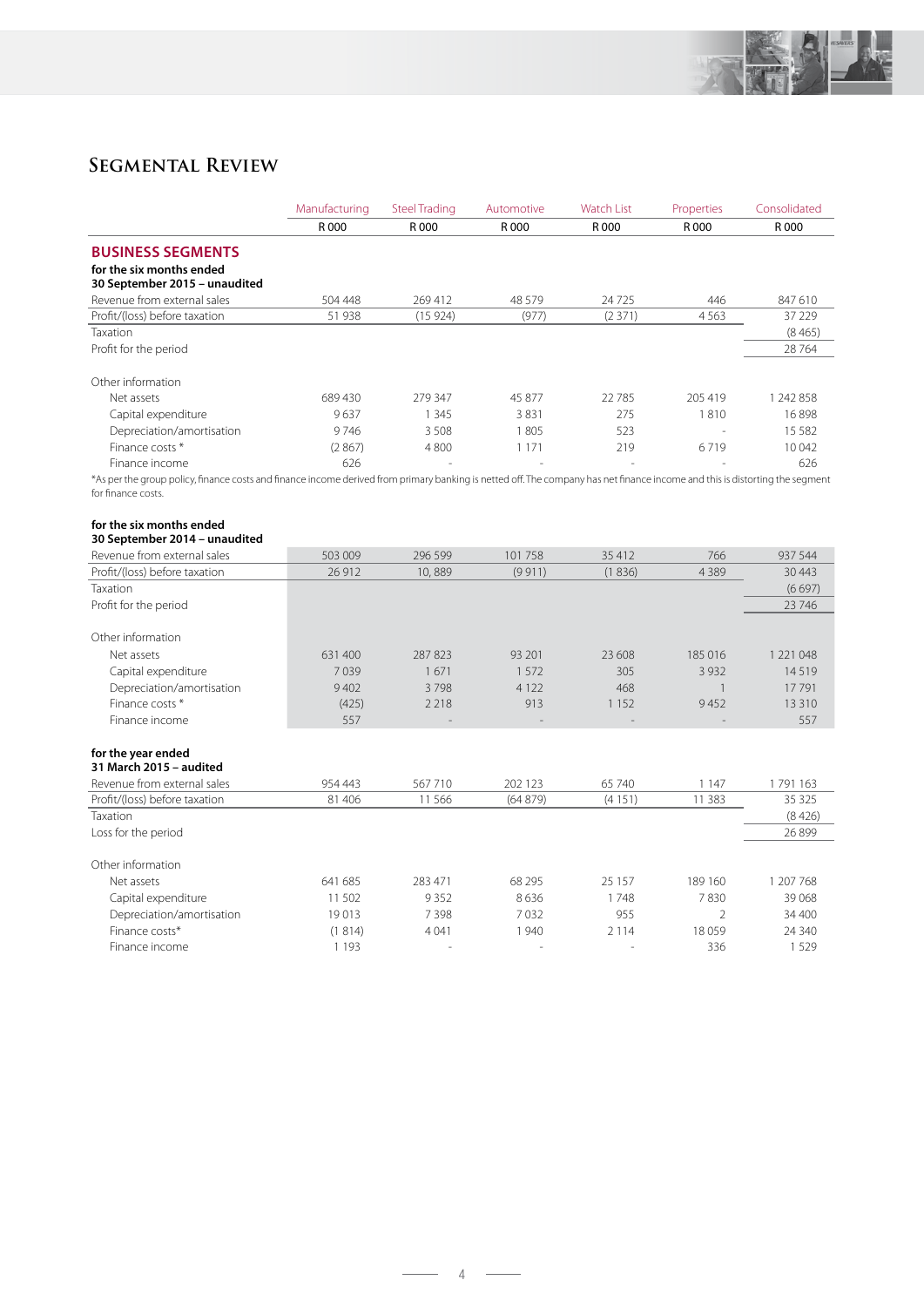

|                                                        |               | Rest of the<br>South Africa |                       |
|--------------------------------------------------------|---------------|-----------------------------|-----------------------|
|                                                        | R 000         | world<br>R 000              | Consolidated<br>R 000 |
|                                                        |               |                             |                       |
| <b>GEOGRAPHICAL SEGMENTS</b>                           |               |                             |                       |
| for the six months ended 30 September 2015 - unaudited |               |                             |                       |
| Revenue from external sales                            | 789 655       | 57 955                      | 847 610               |
| Profit before taxation                                 | 16 9 19       | 20 3 10                     | 37 229                |
| Taxation                                               |               |                             | (8465)                |
| Profit for the period                                  |               |                             | 28 764                |
| Other information                                      |               |                             |                       |
| Net assets                                             | 1 177 801     | 65 057                      | 1 242 858             |
| Capital expenditure                                    | 16 2 31       | 667                         | 16898                 |
| Depreciation/amortisation                              | 14 288        | 1 2 9 4                     | 15 5 8 2              |
| Finance costs                                          | 10028         | 14                          | 10 042                |
| Finance income                                         | 626           |                             | 626                   |
| for the six months ended 30 September 2014 - unaudited |               |                             |                       |
| Revenue from external sales                            | 892 302       | 45 242                      | 937 544               |
| Profit before taxation                                 | 21 155        | 9288                        | 30 4 43               |
| Taxation                                               |               |                             | (6697)                |
| Profit for the period                                  |               |                             | 23 746                |
| Other information                                      |               |                             |                       |
| Net assets                                             | 1 1 7 4 1 5 5 | 46893                       | 1 2 2 1 0 4 8         |
| Capital expenditure                                    | 14 145        | 374                         | 14519                 |
| Depreciation/amortisation                              | 16433         | 1 3 5 8                     | 17791                 |
| Finance costs                                          | 13 2 89       | 21                          | 13 3 10               |
| Finance income                                         | 557           |                             | 557                   |
| for the year ended 31 March 2015 - audited             |               |                             |                       |
| Revenue from external sales                            | 1727574       | 63 589                      | 1791163               |
| Profit before taxation                                 | 29 164        | 6 1 6 1                     | 35 325                |
| Taxation                                               |               |                             | (8426)                |
| Profit for the year                                    |               |                             | 26 899                |
| Other information                                      |               |                             |                       |
| Net assets                                             | 1 152 665     | 55 103                      | 1 207 768             |
| Capital expenditure                                    | 38 4 46       | 622                         | 39 0 68               |
| Depreciation/amortisation                              | 31 7 5 4      | 2646                        | 34 400                |
| Finance costs                                          | 24 302        | 38                          | 24 340                |
|                                                        |               |                             |                       |

5

 $\sim$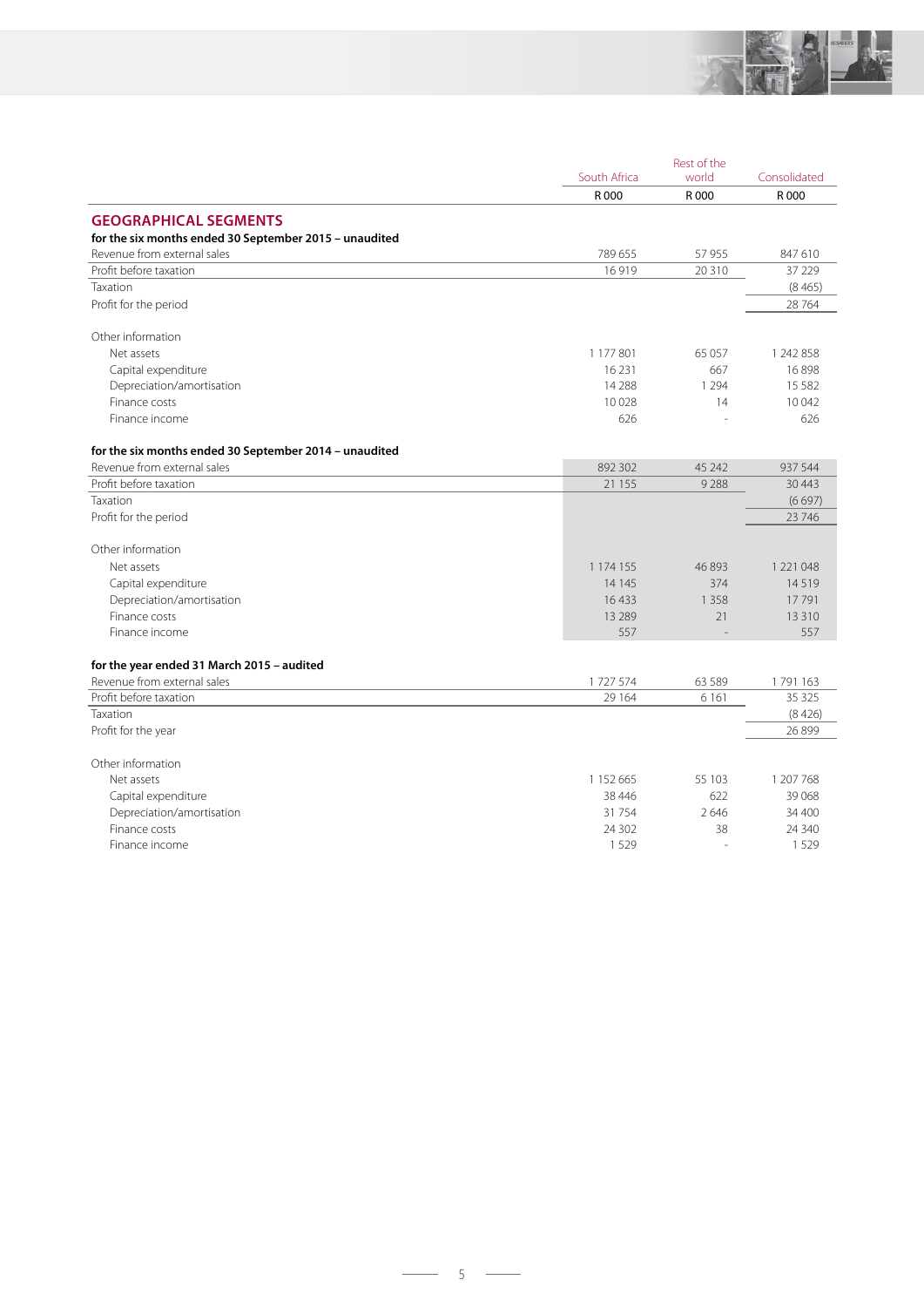

## **FINANCIAL OVERVIEW**

Argent Industrial Limited managed to successfully navigate through a somewhat difficult South African economy. The change in the focus of the core business into manufactured brands is starting to generate the required returns and has set the platform for the group's future expansion.

### **OPERATIONS REVIEW**

#### **Manufacturing**

The division performed well and in line with the board's expectations. The group will strive to continue to enhance both the margin and brand identities of each of the companies making up this division. The Xpanda brand and New Joules North America are currently the best performers, with Castor and Ladder showing the highest growth. Toolroom Services was negatively affected by reduced government spending and slow start-up of the country's mining sector at the beginning of the current year. Manufacturing productivity in the group has improved through a targeted approach of leaner production by cutting costs and through pressure on divisions in the group to work together to optimise operations among them, resulting in an overall positive impact on margins. In this division there is currently more activity in bigger tenders being issued by some government institutions and businesses, as well as increased export opportunities.

#### **Steel trading**

The slump in the steel market, coupled with the sudden 17% drop in steel prices, cost the group an estimated R18 million over the period. The losses were enhanced by continuous power outages caused by the inefficiencies of Eskom, as well as ongoing cable theft. The group installed a 700 kva generator at Phoenix Steel Natal, which resulted in fewer interruptions in this company. However, the group cannot economically self-generate power for the larger equipment based in Gauteng, such as the slitting, cut to length lines and tube mills. The steel market, although still critical, has stabilised. However, this division does need government investment via infrastructure projects to rejuvenate it. The much anticipated import duty will help in that turnover will increase proportionately while margins are expected to remain at current levels.

#### **Automotive**

The group's strategy to downsize the automotive division has curtailed losses and improved cash flow. The persistent sluggish economy in mining in particular hampered the recovery plans for the rubber component manufacturer, Allan Maskew. The company has, however, managed to secure its first railroad-related product export to the United States of America. Future work will depend on the success of the first order.

#### **Watch list**

Cedar Paint remains a concern to the board due to ongoing margin pressures. The increased loss in the current period, compared to the previous, is a result of the reduced manufacturing recoveries caused by management slowing down production to reduce the stock holding as well as retrenchments amounting to R273 935. The group is currently negotiating with two potential buyers for the purchase of the company.

#### **Properties**

During the current period, the group sold three properties, Phoenix Steel Mpumalanga for R10.5 million, Gammid Cape for R29.7 million and Gammid George for R4.7 million. The Phoenix Steel Mpumalanga and Gammid George properties where vacant and resulted in an additional impairment of R1.25 million. The Gammid Cape property netted a loss of R1.172 million. The group has entered into a transaction to dispose of the Giflo Engineering property for an amount of R17 million. The buyer guarantees are expected before the end of November 2015 and the board expects the sale to go through in the first half of next year.

 $6 -$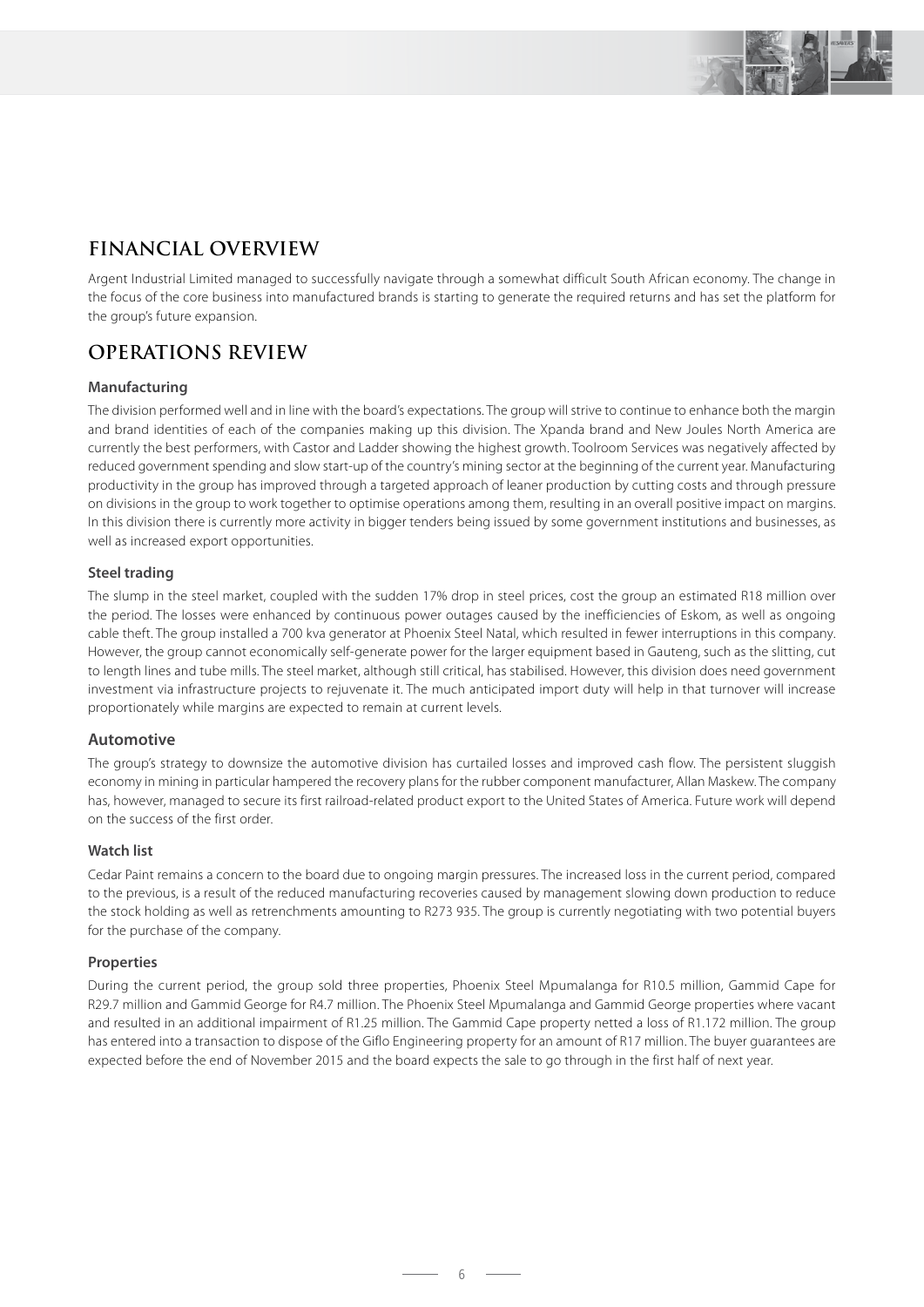

### **OUTLOOK**

We are pleased by the performance of the group's core manufacturing entities and continue to focus on non-performing assets in order to 'fix or exit' these businesses. A substantial portion of the group's income is derived from manufacturing, which, with the sustained weakness of the Rand, bodes well for group.

The group's overseas businesses are performing very well, with 54% of the profit before tax coming from this geographic segment compared to 31% in the previous period. Additional export opportunities are the key focus for the short to medium term.

While all divisions are suffering under various negative factors, including input costs, increased regulatory demands, weak commodity prices and power outages, the group is adapting strategies to deal with these challenges continuously.

The group is sitting on a full order book for October to December, both locally and overseas, subject to the unforeseen, and we expect the second six months to track the first six months, backed by an improvement in the steel trading division.

### **Basis of Presentation**

The unaudited interim condensed consolidated financial statements were prepared in accordance with International Financial Reporting Standards (IFRS), the presentation and disclosure requirements of IAS 34 – Interim Financial Reporting, the SAICA Financial Reporting Guides as issued by the Accounting Practices Committee, the Financial Reporting Pronouncements as issued by the Financial Reporting Standards Council and in compliance with the Companies Act of South Africa (Act No. 71 of 2008) and the Listings Requirements of the JSE Limited. The accounting policies are consistent with those of the previous annual financial statements, except for the adoption of improved, revised or new standards and interpretations. The aggregate effect of these changes in respect of the period ended 30 September is nil. The unaudited interim condensed consolidated financial statements were prepared under the supervision of the Financial Director, Ms SJ Cox CA (SA). Any reference to future financial performance included in this announcement has not been reviewed or reported on by the group's auditors.

### **Changes to the Board**

Mr Clayton Angus, being a non-executive director of the company, was not nominated to be re-elected at the Annual General Meeting and resigned as director of the company with effect from 20 August 2015.

### **DIVIDEND**

Subsequent to 30 September 2015, an interim gross dividend of 9 cents per share was approved and declared by the Board of Directors for the six-month period ending 30 September 2015 from income reserves.

The following dates will apply to the abovementioned interim dividend:

| Last day to trade cum dividend: | Wednesday, 16 March 2016 |
|---------------------------------|--------------------------|
| Trading ex-dividend commences:  | Thursday, 17 March 2016  |
| Record date:                    | Thursday, 24 March 2016  |
| Dividend payment date:          | Tuesday, 29 March 2016   |

Share certificates may not be dematerialised or rematerialised between Thursday, 17 March 2016, and Thursday, 24 March 2016, both days inclusive.

In determining the dividends tax (DT) of 15% to withhold in terms of the Income Tax Act (Act No. 58 of 1962) those shareholders who are not exempt from the DT will therefore receive a dividend of 7.65 cents per share net of DT. The group has 96 290 594 ordinary shares in issue and its income tax reference number is 9096/002/71/3.

In the absence of specific mandates, dividend cheques will be posted to certificated shareholders on or about Tuesday, 29 March 2016. Ordinary shareholders who hold dematerialised shares will have their accounts at their CSDP or broker credited/updated on Tuesday, 29 March 2016.

 $-7-$